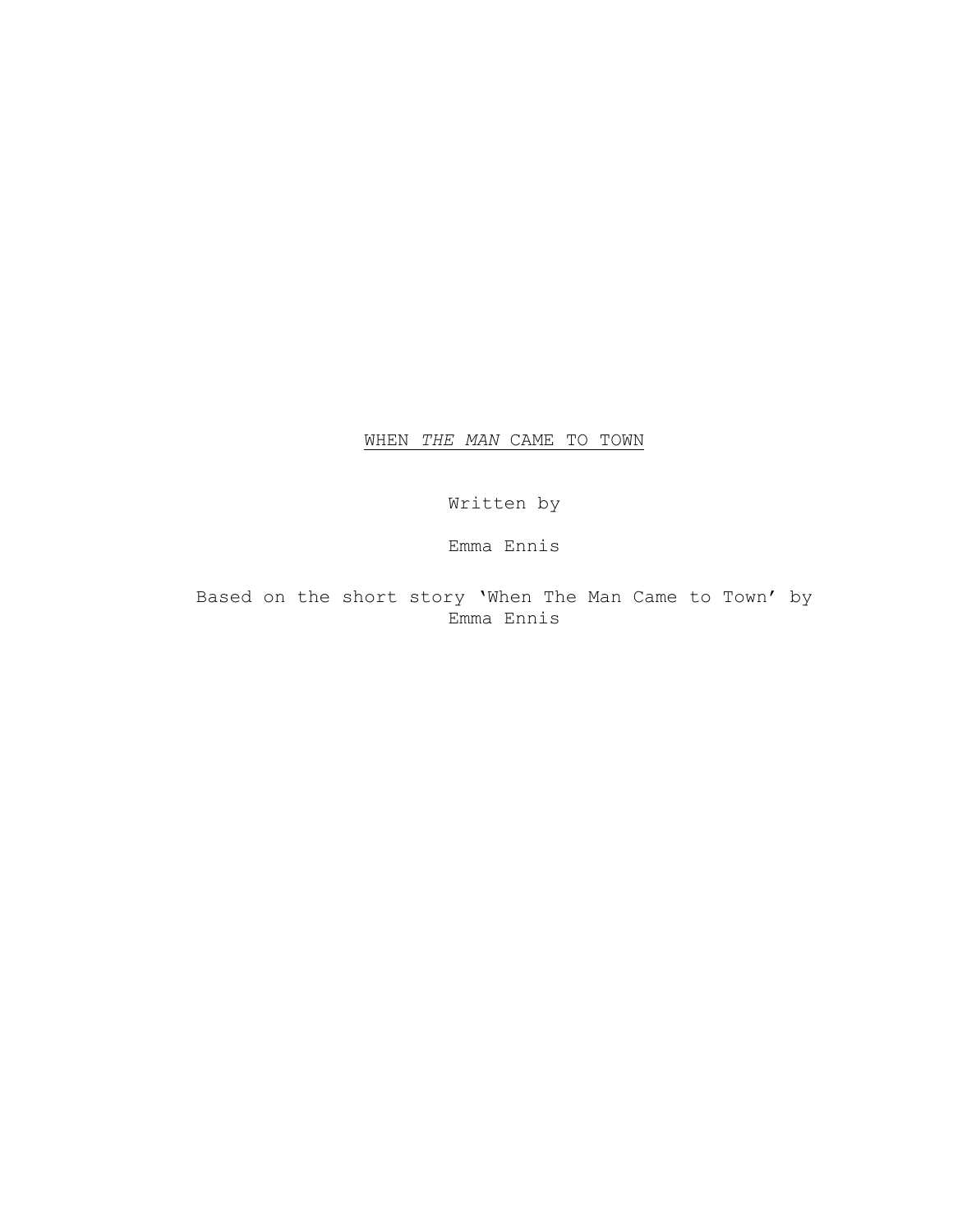FADE IN:

EXT. MAIN STREET/SMALL QUAINT TOWN - DAY

In black and white, a dress-shoe comes into frame and STRIKES a pavement. As the view widens to include tweedclad legs, the opposite foot STRIKES home. The shot continues to open up as the sound of measured FOOTSTEPS continues.

Parallel to one thigh is an old, leather suitcase with straps and travel stickers stamped haphazardly.

A matching tweed coat is revealed, a jumper vest with a shirt underneath. A dickie bow at the throat. A fedora on top. This is THE MAN.

The Man's age is indefinable -  $30/50/60$  - changing depending on the situation and who he interacts with. There is nothing remarkable about him that one can put a finger on. He is average height, average build. Yet he's still remarkable somehow. Perhaps a little more handsome around the jaw than the ordinary Joe Soap. Could be there's something a bit more interesting across the eyes.

Once The Man is fully introduced, the shot widens to take in the town. As it does, COLOUR seeps into the footage. The sounds of the HUSTLE AND BUSTLE of a gay small town swallow up The Man's footsteps.

This town would be like Pleasantville, except it's an ugly town made nice only by the efforts and constant vigilance of a town committee. Pot plants and window boxes. Striped awnings and tall weeping trees. A long main street with a grandfatherly CLOCK always visible at the far end, and a bright white BANDSTAND in the square – two hallmarks of the town that feature regularly.

It's the kind of place where women swap recipes, where men smoke cigars and everyone knows everyone and their cousin twice removed.

The Man walks through town, toward the clock, tipping his hat and getting likewise in return, along with--

> VARIOUS Good mornin'/Mornin'/A pleasant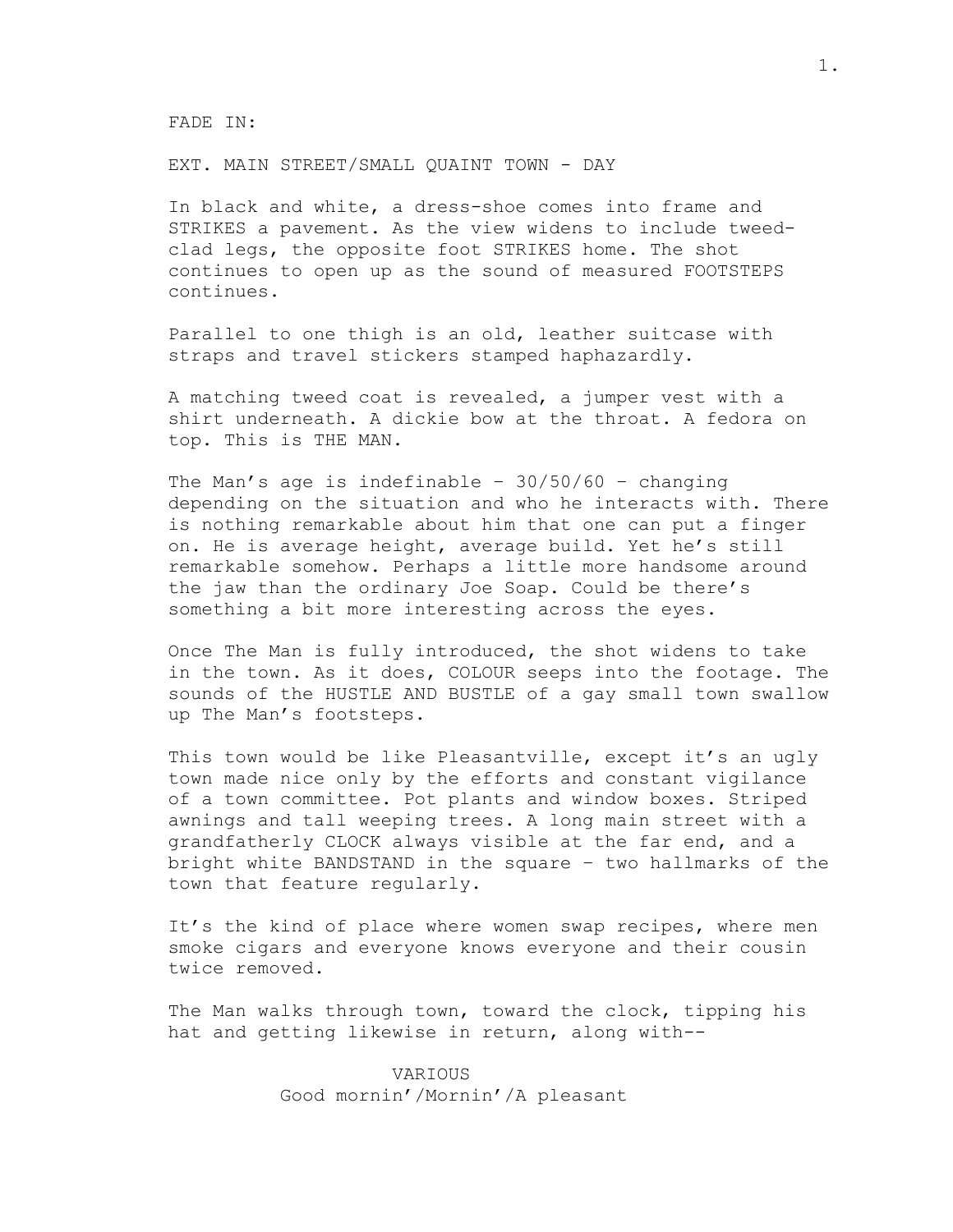## CUT TO:

INT. DINER – DAY

A diner with padded metal stools affixed to the counter, formica tables on the floorspace. Up the aisle between, AMY Dunbar(24, petite, pretty) sashays in her apron, topping up coffee as needed. She has a big, easy SMILE. A band of gold flashes on her ring finger, fencing in a diamond engagement RING. Both are pristine. New.

In the b.g. outside the windows, The Man appears and passes along, tipping and greeting. The diner door opens and The Man enters. He makes his way to the stools at the counter.

> DETECTIVE(V.O.) What can you tell me about The Man?

> > CUT TO:

INT. INTERROGATION ROOM – EVENING

An interrogation-type room. The time of day doesn't really matter as there are no windows. There is the usual two-way mirror and the buzz of industrial lighting.

Amy sits at a table, handbag clasped in her hands. She's nervous, uncertain if she's in trouble or not. Makeup does a poor job of covering up the BRUISES on her face.

The detective who asked the question cannot be seen on the other side of the table, and never will be.

Amy shrugs and opens her mouth to speak.

CUT TO:

INT. DINER – DAY

Back in the diner, Amy's answer to the detective dictates The Man's actions.

> AMY(V.O.) Nothing out the ordinary. He came in, greeted me politely, hitched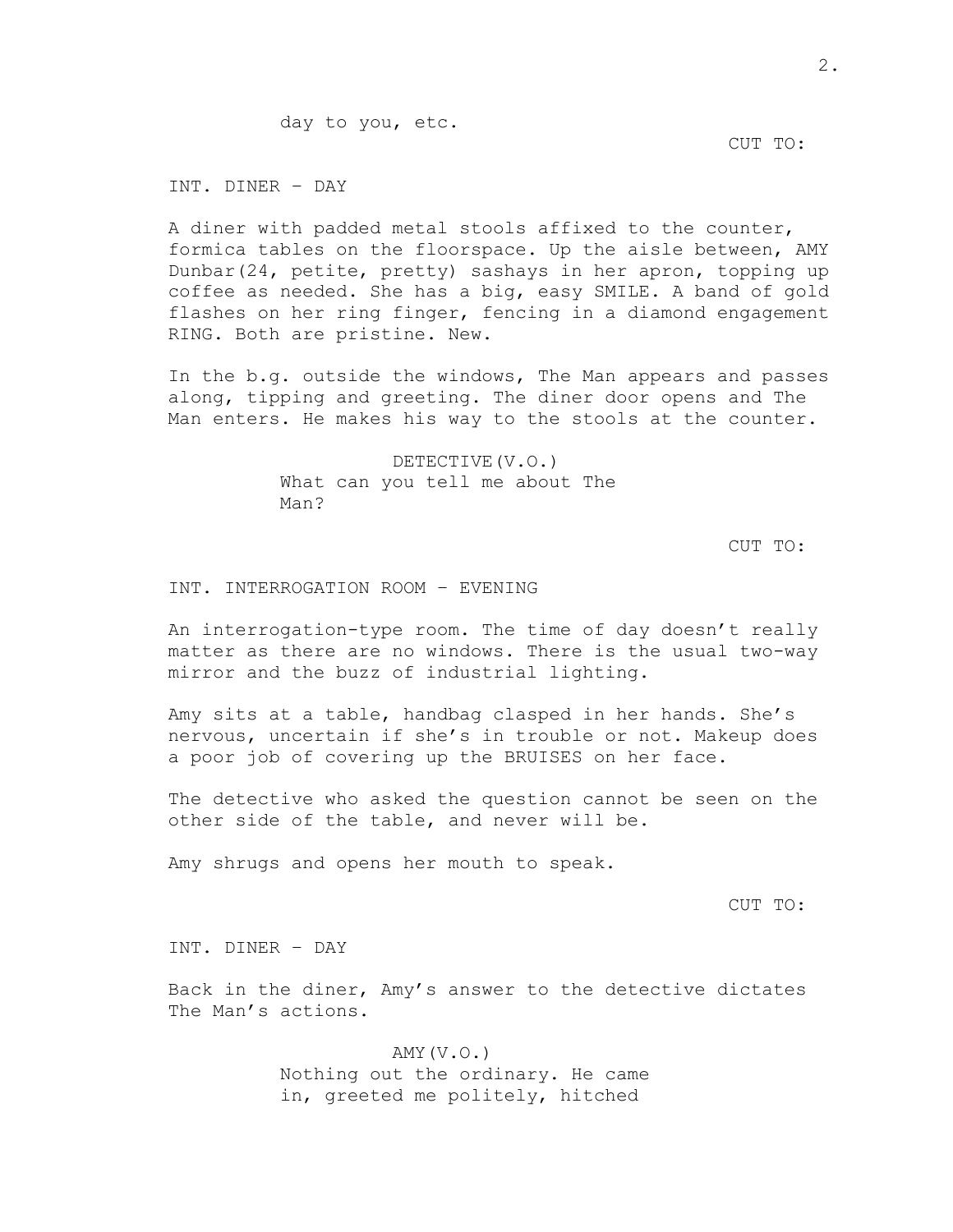himself on a stool with his suitcase propped against his ankle, and asked for a coffee.

THE MAN Black. One and half sugars. (smiles) Please.

Amy pours coffee from her pot into a mug, and slides a sugar bowl over to him. The Man stirs in a spoonful of sugar then takes a sip.

> THE MAN That there's one mighty fine cup o' Joe.

Amy's big, easy smile. She leans her elbows on the counter and they get to talking.

CUT TO:

INT. INTERROGATION ROOM – EVENING

Back with Amy in the interrogation room.

DETECTIVE(O.S.) Some patrons complained that they had a hard time getting your attention that day.

CUT TO:

INT. INTERROGATION ROOM – EVENING

Same set up except now BILL HERAGHTY(50s, beer gut) is in the chair.

> BILL HERAGHTY Ten minutes I was waiting. Ten minutes for a pot of tea and a scone.

> > CUT TO:

INT. INTERROGATION ROOM - EVENING